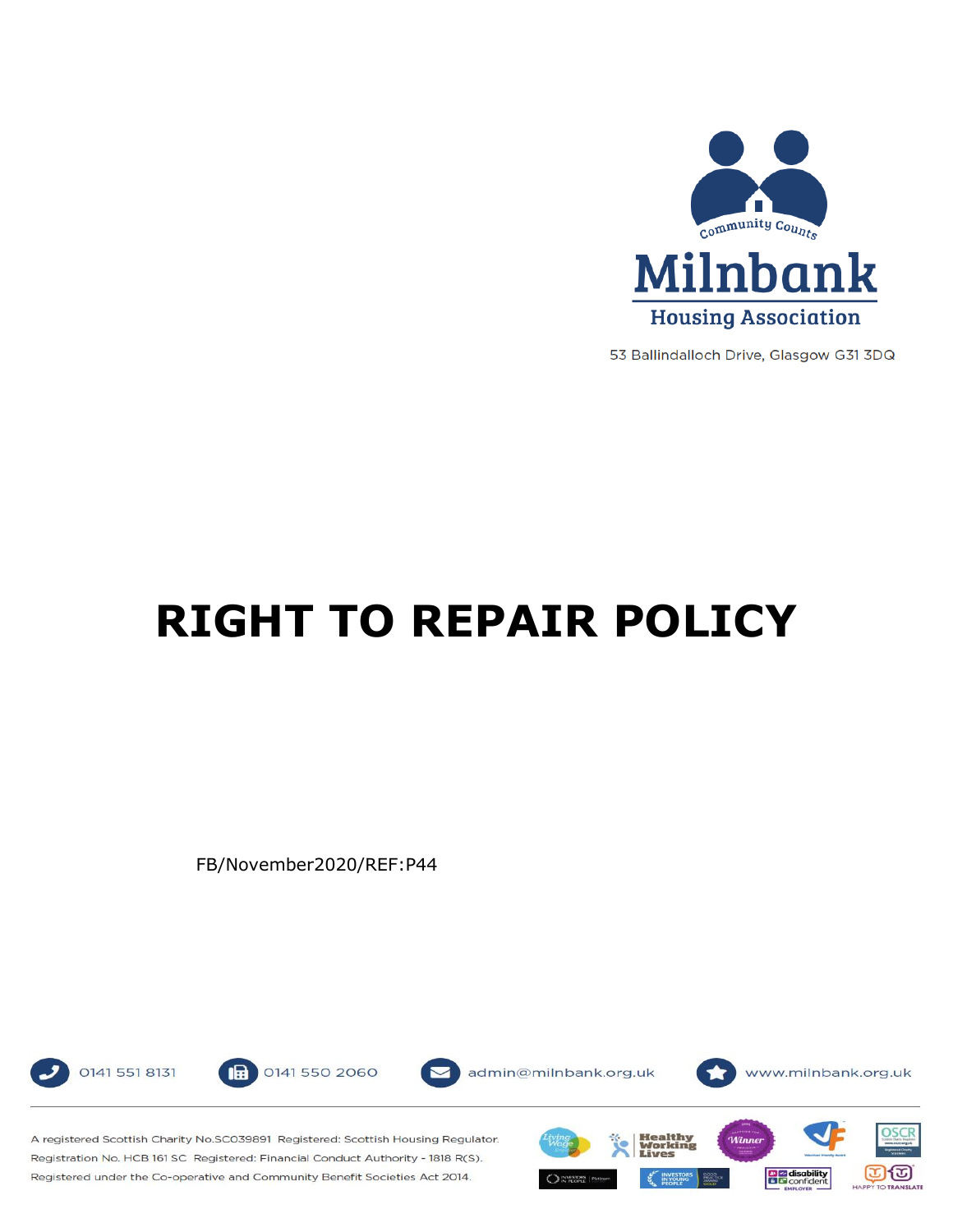## **1. Background**

The Housing (Scotland) Act 2001 introduced the new Right to Repair for all Scottish Secure Tenants. The right to repair became effective from the implementation date of the Scottish Secure Tenancy Agreement on 30<sup>th</sup> September 2002.

# **2. Introduction**

The right to repair regulations prescribe qualifying repairs for which the Association could be penalised for not attending to within laid down timescales and details the amount of compensation afforded a tenant. It further allows for the tenant to engage a contractor, from the Association's approved contractors list, to complete the repair and charged to the Association. In accordance with the regulations the Association will advise all tenants, in writing, on an annual basis of the Association's policy and procedures relating to the right to repair.

# **3. Remit of Policy**

This policy is intended to fulfil the statutory obligations as laid out in the regulations to the Act and to set out the procedural elements to administer the regulation. Where a fitment requires to be replaced, this policy shall not apply.

# **4. Qualifying Repair**

The regulation contained within the Scottish Statutory Instrument 2002 No. 316 specifies what is meant by a 'qualifying repair' together with the maximum time scale allowed for effecting a repair or inspection.

Undernoted is the list of all 'qualifying repairs' and the expected timescales:-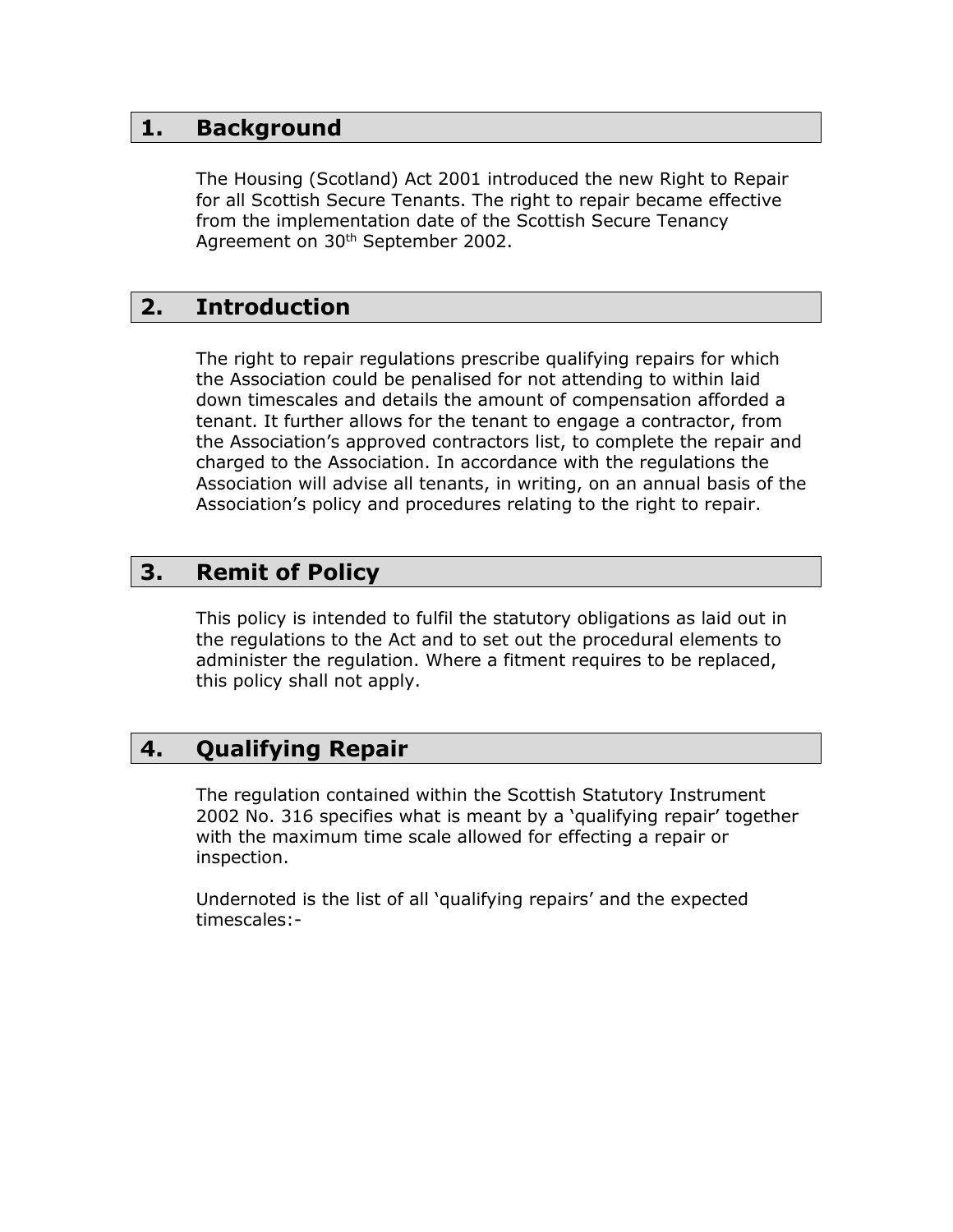| <b>DEFECT</b>                                                                                    | <b>MAXIMUM</b><br><b>PERIOD IN</b><br><b>WORKING DAYS</b> |
|--------------------------------------------------------------------------------------------------|-----------------------------------------------------------|
| Blocked flue to open fire or boiler                                                              | 1                                                         |
| Blocked or leaking foul drains, soil stacks or<br>w.c. where there is no other w.c. in the house | $\mathbf{1}$                                              |
| Blocked sink, bath or drain                                                                      | $\mathbf{1}$                                              |
| Loss of electric power                                                                           | $\mathbf{1}$                                              |
| Partial loss of electric power                                                                   | $\overline{3}$                                            |
| Insecure external window, door or lock                                                           | $\mathbf{1}$                                              |
| Unsafe access path or step                                                                       | 1                                                         |
| Significant leaks or flooding from water or<br>heating pipes, tanks, cisterns                    | $\mathbf{1}$                                              |
| Loss or partial loss of gas supply                                                               | 1                                                         |
| Loss or partial loss of space or water heating<br>where no alternative heating is available      | 1                                                         |
| W.C. not flushing where there is no other<br>W.C. in house.                                      | $\mathbf{1}$                                              |
| Unsafe power or lighting socket, or electrical<br>fitting                                        | $\mathbf{1}$                                              |
| Loss of water supply                                                                             | 1                                                         |
| partial loss of water supply                                                                     | 3                                                         |
| Loose or detached banister or handrail                                                           | $\overline{3}$                                            |
| Unsafe timber flooring or stair treads                                                           | $\overline{\overline{3}}$                                 |
| Mechanical extractor fan in internal kitchen or<br>bathroom not working                          | $\overline{7}$                                            |

## **4.1 Table: Response Times**

### **4.2 Suspension of maximum period**

- (i) In exceptional circumstances the Association will suspend the maximum period allowed where any delay in effecting a repair is or would be beyond the control of either the Association of the Association's main contractor, an example would be a power failure where responsibility rests with an external agency etc.
- (ii) The suspension of the maximum allowable period will **not** apply in the event that a replacement is required.

## **4.3 List of Contractors**

The association maintains a list of approved contractors on our Repairs & Maintenance Framework which is made available to all tenants reporting a qualifying repair on request.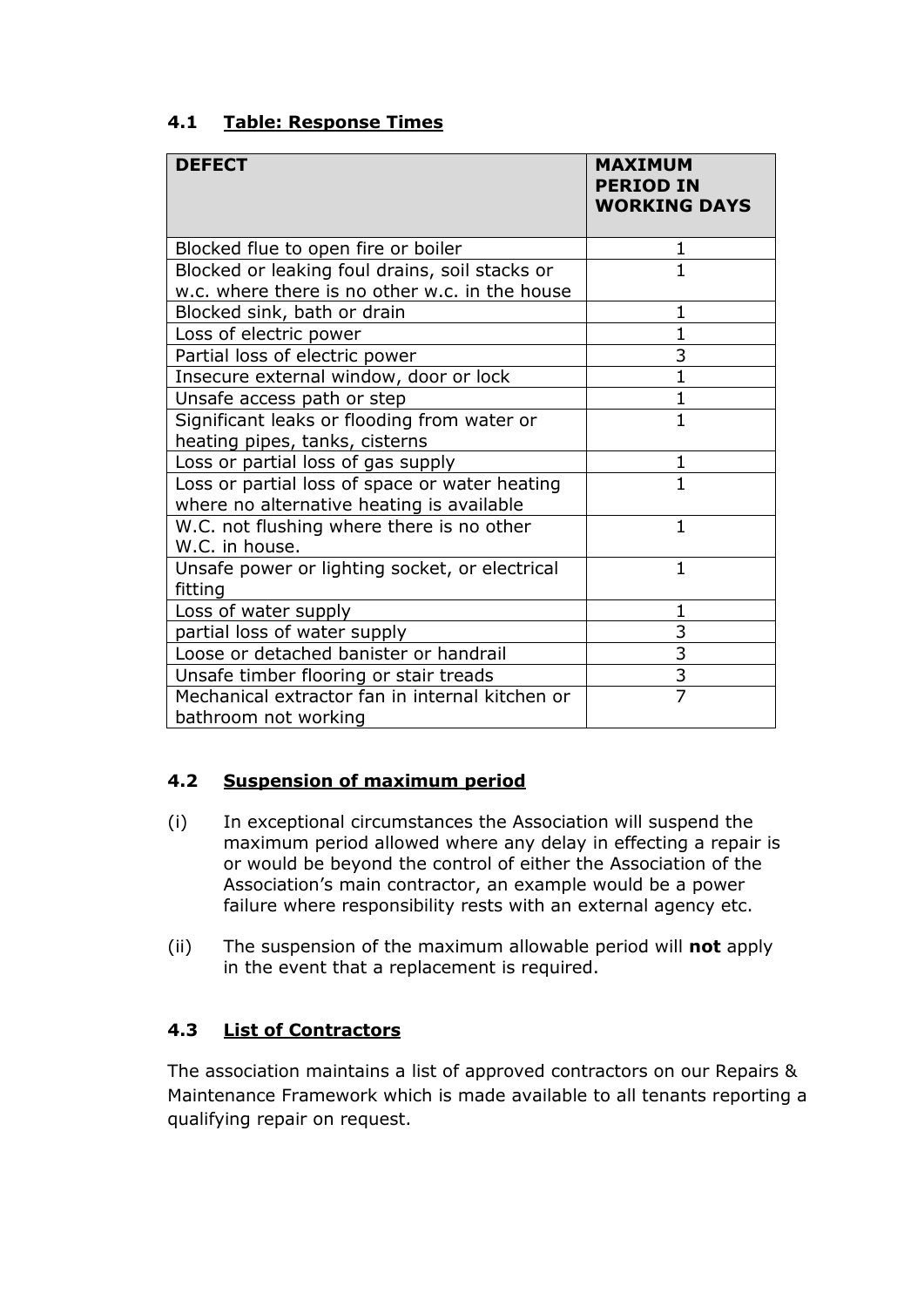## **4.4 Maximum Payment to Contractor**

There will be a maximum amount payable of £350.00 in respect of any one qualifying repair. The Association will make payment of any sum up to and including the maximum level directly to the contractor responsible for effecting the repair.

#### **4.5 Tenant Compensation**

Where a repair has not been carried out by the last day of the allotted period, the Association will make payments to the tenant in accordance with the regulations. The amounts of compensation payable are:-

| Work not completed within the period   | £15.00  |
|----------------------------------------|---------|
| Daily rate thereafter until completion | £ 3.00  |
| Maximum payment                        | £100.00 |

## **5. Procedure for carrying out a qualified repair**

- 5.1 When a report of a qualifying repair is received, the Association will decide whether an inspection is required or a works order be issued to the main contractor (in most cases, the in-house team).
- 5.2 Where the repair has been identified as a qualifying repair, the association will advise the tenant of the following:-
	- (a) the maximum period for completion of the repair;
	- (b) the last day of the period;
	- (c) the tenant's rights under this policy; and
	- (d) the name, address and telephone number of the main contractor (again, in most cases it should be the in-house team and therefore the office details should be given) and one other contractor from the Association's list of approved contractors.
- 5.3 Where the repair has been identified as a qualifying repair, the Association will advise the main contractor of the following:-
	- (a) details of the qualifying repair
	- (b) the maximum period for completion of the repair;
	- (c) the last day of the period; and
	- (d) access arrangements